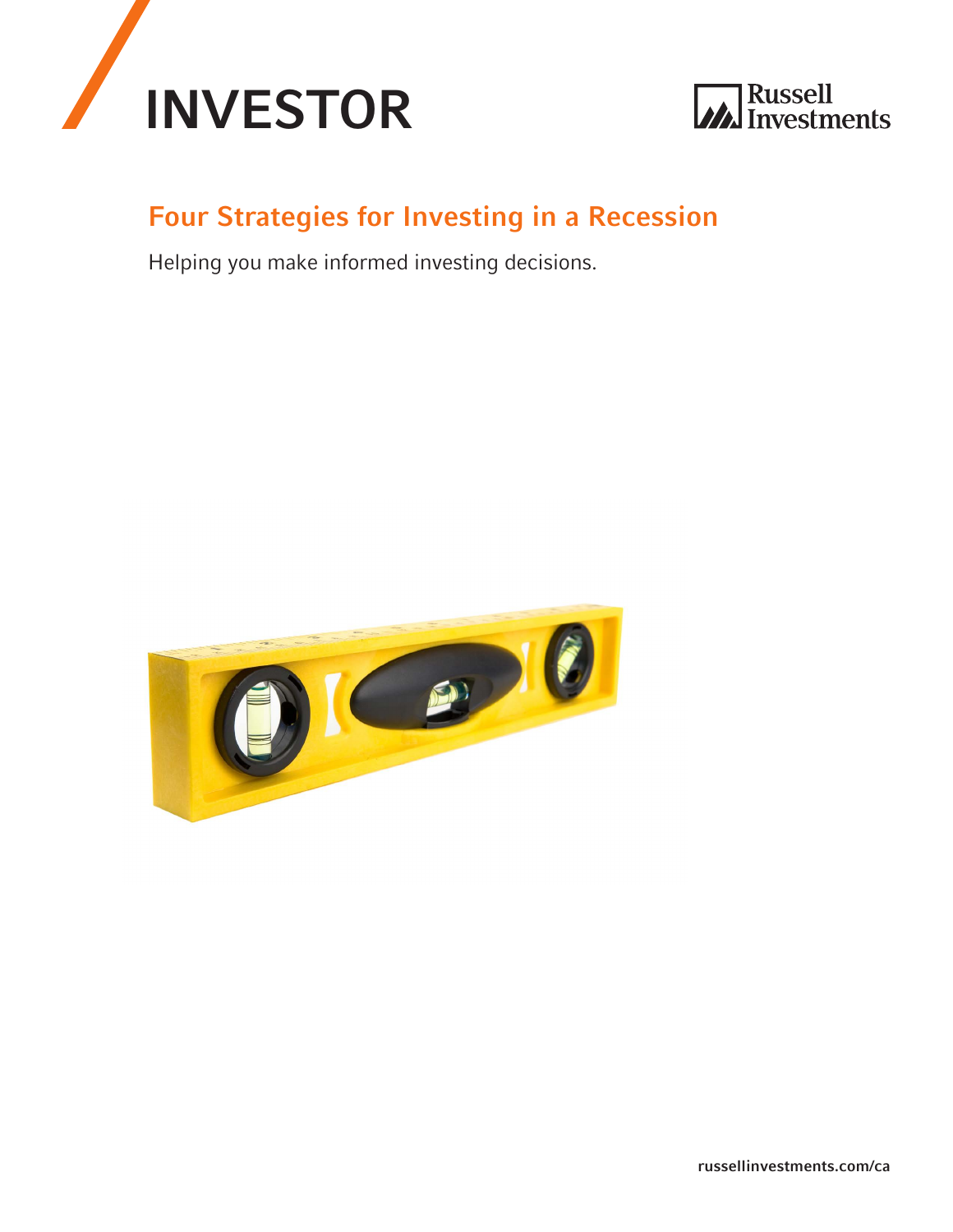When the economy is buoyant, generally so are the financial markets. Of course, they fluctuate on a day-to-day basis, but their overall trend is to move higher since robust economic activity usually means greater sales and improved profits for corporations. In a strong economy, investors can generally expect to see their investment portfolios gain over time.

But when the economy is heading towards or in a recession, making money from your investments, or even just preserving the value of a portfolio, becomes somewhat more challenging.

What is a recession? Economists generally define it as at least two quarters of negative gross domestic product (GDP) growth. That means there is a significant reduction in economic activity: profits and employment fall, the stock markets decline, consumer and business confidence weaken.

When the value of our portfolio falls, many of us may just want to sell all our investments and move to the safety of a money market fund or savings account. That's a normal response. In their seminal study, behavioral economists Daniel Kahneman and Amos Tversky found that it is human nature to try to avoid losses. They called that "loss aversion," one of the strongest behavioral biases identified1 .

Many investors may also find themselves prone to another behavioral bias: recency bias. We may remember the stock market crash in 2008, or the end of the technology boom in 2002, and how difficult everything seemed. Some

investment portfolios may have lost more than 30% of their value in those downturns, job losses were rampant, and the outlook was bleak.

However, looking at stock market history, it's obvious that the darkest time may have also been among the best times to invest. Anyone who got into the markets in March 2009, when equities had declined by 50% from their previous peak in June 2008<sup>2</sup>, would have enjoyed relatively steady gains for the following decade.

Listening to our head and not our gut is usually the best prescription for successful investing.

As famous investor Warren Buffett once said: "A market downturn doesn't bother us. It is an opportunity to increase our ownership of great companies with great management at good prices."\*

Indeed, the first tenet of successful investing is to buy low, sell high. That means a recession and the market weakness that generally accompanies it can provide opportunity for the savvy investor.

\* Source: https://davisetfs.com/investor\_education/quotes

## Here are four strategies you can use to navigate your portfolio through a recession:



Don't sell everything at the first sign of a market downturn. Selling your investments when they have fallen just means you will lock in your losses. But if you can't sleep due to the market's wild gyrations, then reducing your exposure to the riskier assets—like stocks—may help you feel better. While most investors need equities in their portfolios to provide growth, fixed income assets can usually provide stability and a steady stream of income. Bonds typically move in a different direction than equities. That's why it's so important to have a diversified portfolio.



Reassess your portfolio. Your financial advisor can help you with this. Markets are likely to remain quite volatile until the economy begins to show signs of life, so you may want to think about your risk appetite. Is your asset mix still the right one for you? This will depend on your particular circumstances: your goals, time horizon, your ability to absorb further losses. Additionally, if your equity holdings have fallen substantially, you may need to rebalance to ensure your portfolio has the potential to provide the growth you need in the future.

1 Kahneman, D., & Tversky, A. (1979). Prospect theory: An analysis of decision under risk. *Econometrica*, 47, 263-291. <sup>2</sup> Source: Refinitiv Datastream. Based on S&P/TSX Composite Index returns from June 2008 to March 2009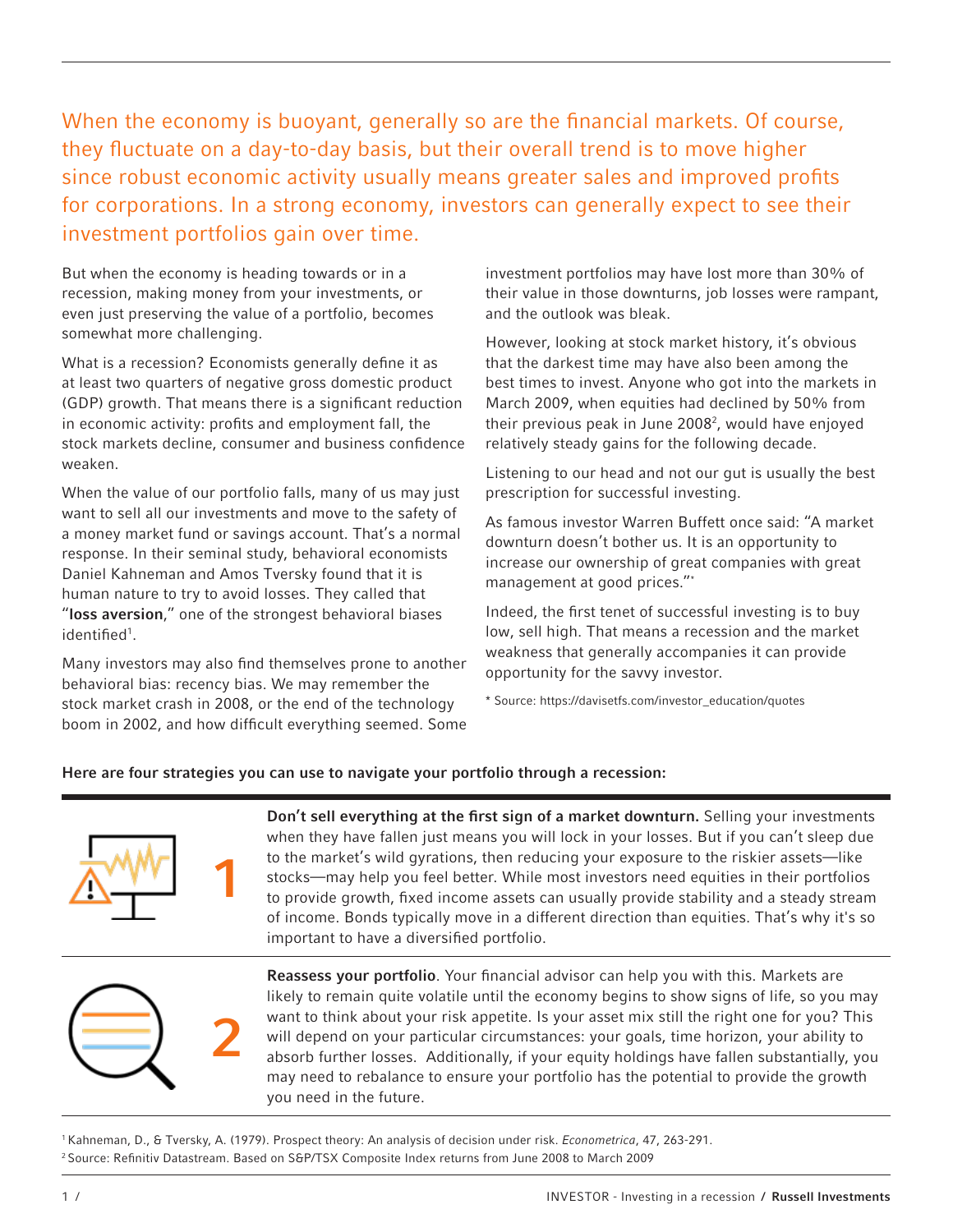Think about making your portfolio more "defensive." While every stock is at risk when an economy is weak, some businesses are better insulated than others from an economic downturn.

For example, consumer staples are businesses that do relatively well no matter the economy. Perhaps you won't buy a new smart television when times are tough, but you will probably continue to buy shampoo, toilet paper, and cleaning solutions. While you may not buy a new phone, you are likely to keep your phone plan.

The same goes for utilities. It would have to be bleak indeed not to keep the lights on and water flowing from your taps. And dividend stocks have historically been good sources of income during good times and bad. However, in significant downturns a company may make the difficult decision to cut their dividend. While rare, it does happen.



3

Implement strategies that may help keep your emotional responses in check. Since volatility is likely to continue until the economy stabilizes, dollar-cost averaging can be a powerful tool to keep you investing. Opting for a dynamically managed multi-asset strategy can help you diversify and potentially smooth out returns. So can adopting a more global mindset, as different geographical regions and industries may recover from the downturn sooner than others.

Don't forget that recessions are a normal part of the business cycle. We have gone through four of them since 1980, and we are in the midst of a fifth, each caused by a different set of circumstances and events. In the 1980s, it was high interest rates that followed the "stagflation" of the 1970s; in the 1990s a recession in the U.S., tax increases and restrictive monetary policy caused an economic downturn. The global credit crisis sparked a recession in 2008, and the collapse of crude oil prices caused a brief and relatively shallow recession in 20153 . Meanwhile, even with the volatility that those downturns caused, Canada's benchmark equity index, the S&P/TSX Composite Index, has gained 8.5% annually on average over the past 40 years<sup>4</sup>.



S&P/TSX Composite Index December 1975 to May 2020

Source: Refinitiv DataStream, Russell Investments. As of May 31, 2020. Recessions based on C.D. Howe Institute research. Indexes are unmanaged and cannot be invested in directly. Past performance is not indicative of future results.

<sup>3</sup> Business Development Bank of Canada. Monthly Economic Letter January 2020

https://www.bdc.ca/en/articles-tools/entrepreneur-toolkit/publications/monthly-economic-letter/pages/2001.aspx

<sup>4</sup> Source: Morningstar